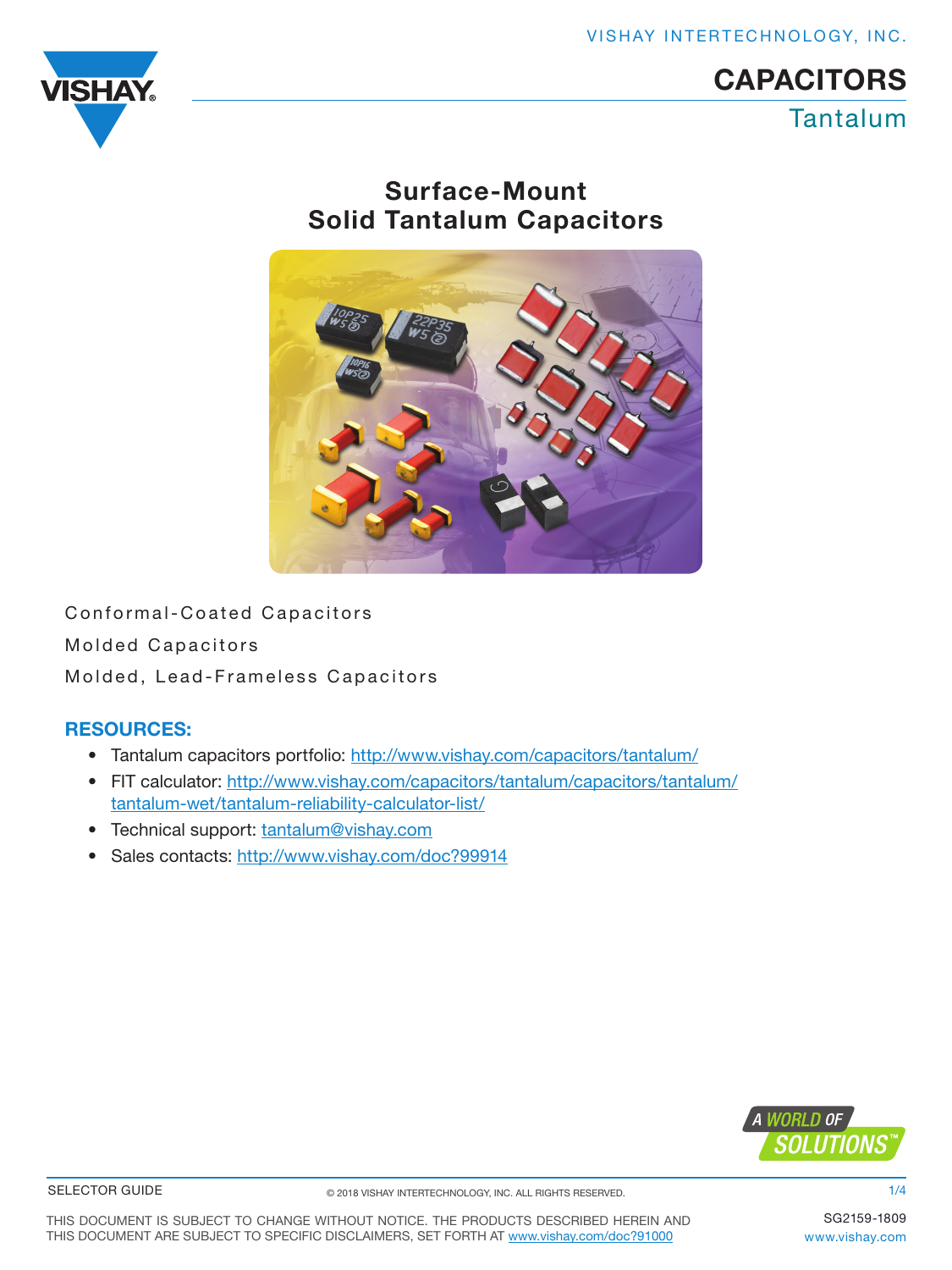

## Commercial Series

| <b>Series</b>                        | <b>Capacitance</b><br>Range  | <b>Voltage</b><br>Range | <b>Case Size</b>                | <b>Features</b>                                                                                                                                                                       |  |  |  |  |  |  |
|--------------------------------------|------------------------------|-------------------------|---------------------------------|---------------------------------------------------------------------------------------------------------------------------------------------------------------------------------------|--|--|--|--|--|--|
| <b>Molded Package</b>                |                              |                         |                                 |                                                                                                                                                                                       |  |  |  |  |  |  |
| 293D                                 | 0.10 $\mu$ F to 1000 $\mu$ F | 4 V to 63 V             | A, B, C, D, E, V                | • TANTAMOUNT <sup>TM</sup><br>Standard industrial grade                                                                                                                               |  |  |  |  |  |  |
| TH3 Hi-TMP®                          | 0.33 µF to 220 µF            | 6.3 V to 50 V           | A, B, C, D, E                   | TANTAMOUNT <sup>TM</sup><br>• High temperature, +150 °C<br>• AEC-Q200 qualified                                                                                                       |  |  |  |  |  |  |
| TH4 Hi-TMP®                          | 10 µF to 47 µF               | 6.3 V to 16 V           | B, C                            | • TANTAMOUNT <sup>TM</sup><br>• High temperature, +175 °C<br>• AEC-Q200 qualified                                                                                                     |  |  |  |  |  |  |
| <b>TH5 Hi-TMP®</b>                   | 4.7 $\mu$ F and 10 $\mu$ F   | 21 V and 24 V           | Е                               | • TANTAMOUNT <sup>TM</sup><br><b>AUTOMOTIVE</b><br>GRADE<br>• High temperature, +200 °C                                                                                               |  |  |  |  |  |  |
| TP3                                  | 0.10 µF to 470 µF            | 4 V to 50 V             | A, B, C, D, E                   | • TANTAMOUNT <sup>TM</sup><br>• High performance<br><b>AUTOMOTIVE</b><br>GRADE<br>• AEC-Q200 qualified                                                                                |  |  |  |  |  |  |
| TR <sub>3</sub>                      | 0.47 µF to 1000 µF           | 4 V to 63 V             | A, B, C, D, E, V, W             | • TANTAMOUNT <sup>TM</sup><br>• Low ESR                                                                                                                                               |  |  |  |  |  |  |
| TL <sub>3</sub>                      | 0.1 $\mu$ F to 470 $\mu$ F   | 4 V to 50 V             | A, B, C, D, E                   | • TANTAMOUNT <sup>TM</sup><br>• Very low DCL (0.005 CV)<br><b>AUTOMOTIVE</b><br>GRADE<br>• Low ESR                                                                                    |  |  |  |  |  |  |
| <b>Molded Lead-Frameless Package</b> |                              |                         |                                 |                                                                                                                                                                                       |  |  |  |  |  |  |
| <b>298D</b>                          | 1.0 µF to 330 µF             | 2.5 V to 50 V           | K, M, R, P, Q, A, B             | • General purpose MICROTAN <sup>®</sup><br>• Variety of case sizes from 1005 to 3528                                                                                                  |  |  |  |  |  |  |
| 298W                                 | 10 µF to 220 µF              | 4.0 V to 10 V           | K, M, Q                         | • Extended range MICROTAN®<br>• Maximum capacitance density                                                                                                                           |  |  |  |  |  |  |
| TR <sub>8</sub>                      | 1.0 µF to 220 µF             | 4 V to 16 V             | M, P                            | • Low ESR MICROTAN®<br>1608 and 2012 sizes                                                                                                                                            |  |  |  |  |  |  |
| TP8                                  | 1 $\mu$ F to 100 $\mu$ F     | 6.3 V to 40 V           | M, W, R, P, A, B                | Automotive Grade MICROTAN®<br>$\bullet$<br>• Small sizes for space-<br><b>AUTOMOTIVE</b><br>constrained applications<br>• High reliability solid surface-mount<br>tantalum capacitors |  |  |  |  |  |  |
| TL <sub>8</sub>                      | 3.3 µF to 220 µF             | 4.0 V to 35 V           | W0, W9, A0, B0                  | • Low profile MICROTAN®<br>• Ultra low profile: 0.8 mm to 1.0 mm<br>in a variety of case sizes<br>• Highest capacitance-voltage product<br>in industry                                |  |  |  |  |  |  |
| <b>Conformal Coated Package</b>      |                              |                         |                                 |                                                                                                                                                                                       |  |  |  |  |  |  |
| 591D                                 | 1.0 µF to 1500 µF            | 4 V to 35 V             | A, B, C, D, R                   | • Low ESR / low profile TANTAMOUNTTM<br>• Maximum CV                                                                                                                                  |  |  |  |  |  |  |
| 592D                                 | 1.0 µF to 2200 µF            | 4 V to 50 V             | A, B, C, D,<br>M, R, S, X       | • Low profile TANTAMOUNTTM<br>• Maximum CV                                                                                                                                            |  |  |  |  |  |  |
| 594D                                 | 1.0 µF to 1500 µF            | 4 V to 50 V             | <b>B, C, D, R</b>               | • LOW ESR TANTAMOUNTTM<br>• Maximum CV                                                                                                                                                |  |  |  |  |  |  |
| 595D                                 | 0.10 µF to 1500 µF           | 4 V to 50 V             | A, B, C, D, G,<br>H, M, R, S, T | • General purpose TANTAMOUNTTM<br>• Maximum CV                                                                                                                                        |  |  |  |  |  |  |
| 597D                                 | 10 µF to 1500 µF             | 4 V to 75 V             | D, E, F, H,<br>M, N, R, V, Z    | • Ultra low ESR TANTAMOUNTTM<br>• Maximum CV<br>• High voltage, high capacitance                                                                                                      |  |  |  |  |  |  |

THIS DOCUMENT IS SUBJECT TO CHANGE WITHOUT NOTICE. THE PRODUCTS DESCRIBED HEREIN AND THIS DOCUMENT ARE SUBJECT TO SPECIFIC DISCLAIMERS, SET FORTH AT [www.vishay.com/doc?91000](http://www.vishay.com/doc?91000)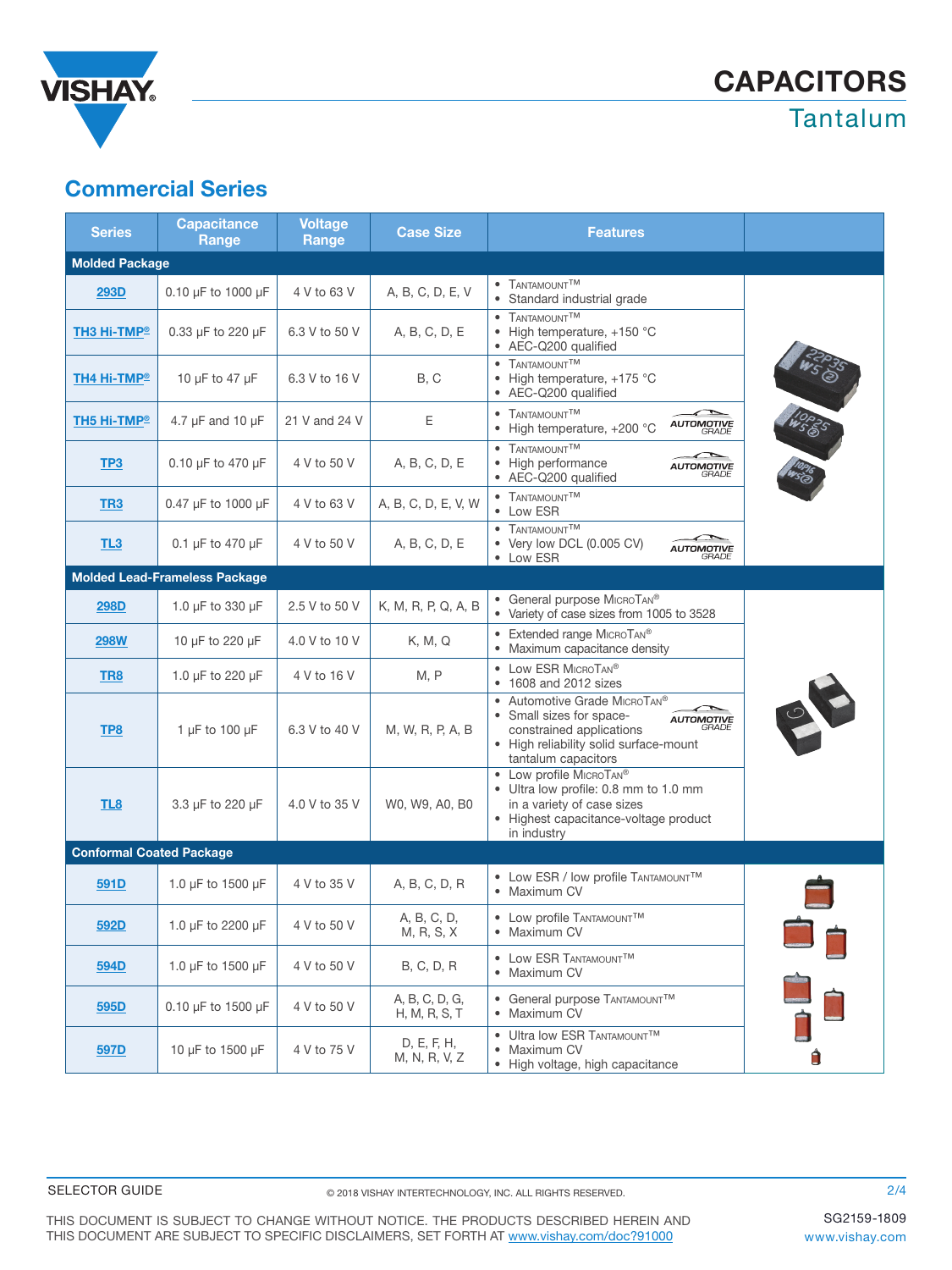

## High Reliability Series

| <b>Series</b>         | <b>Capacitance</b><br>Range          | <b>Voltage</b><br>Range | Case Size                       | <b>Features</b>                                                                                                                     |      |  |  |  |  |  |
|-----------------------|--------------------------------------|-------------------------|---------------------------------|-------------------------------------------------------------------------------------------------------------------------------------|------|--|--|--|--|--|
| <b>Molded Package</b> |                                      |                         |                                 |                                                                                                                                     |      |  |  |  |  |  |
| <b>793DX</b>          | $0.10 \mu F$ to $100 \mu F$          | 4 V to 50 V             | A, B, C, D                      | • TANTAMOUNT <sup>TM</sup><br>• CECC 30 801 005 approved                                                                            |      |  |  |  |  |  |
| CTC <sub>3</sub>      | 0.10 µF to 100 µF                    | 4 V to 50 V             | A, B, C, D                      | • TANTAMOUNT <sup>TM</sup><br>• CECC 30 801 009 approved                                                                            |      |  |  |  |  |  |
| CTC4                  | 0.10 µF to 100 µF                    | 4 V to 50 V             | A, B, C, D                      | • TANTAMOUNT <sup>TM</sup><br>• CECC 30 801 011 approved                                                                            |      |  |  |  |  |  |
| <b>CWR11</b>          | 0.10 µF to 100 µF                    | 4 V to 50 V             | A, B, C, D                      | • TANTAMOUNTTM<br>· MIL-PRF-55365 qualified<br>• Space level option available                                                       |      |  |  |  |  |  |
| <b>DSCC</b><br>95158  | 4.7 µF to 220 µF                     | 6.3 V to 50 V           | C, D, E                         | • TANTAMOUNT <sup>TM</sup><br>• Low ESR<br>• DSCC approved                                                                          |      |  |  |  |  |  |
| <b>T83</b>            | 0.10 µF to 470 µF                    | 4 V to 63 V             | A, B, C, D, E                   | • TANTAMOUNT <sup>TM</sup><br>• Hi-Rel COTS<br>• Weibull grade and surge current options                                            |      |  |  |  |  |  |
|                       | <b>Molded Lead-Frameless Package</b> |                         |                                 |                                                                                                                                     |      |  |  |  |  |  |
| TM <sub>8</sub>       | 1.0 µF to 47 µF                      | 2 V to 40 V             | K, A, M, N, P, R, T, W          | • High reliability MICROTAN <sup>®</sup><br>• Low DCL for long battery life<br>• Reliability and surge current<br>screening options |      |  |  |  |  |  |
|                       | <b>Conformal Coated Package</b>      |                         |                                 |                                                                                                                                     |      |  |  |  |  |  |
| <b>194D</b>           | 0.10 µF to 330 µF                    | 4 V to 50 V             | A, B, C, D, E, F, G, H          | • TANTAMOUNT <sup>TM</sup>                                                                                                          |      |  |  |  |  |  |
| <b>CWR06</b>          | 0.10 µF to 100 µF                    | 4 V to 50 V             | A, B, C, D, E, F, G, H          | • TANTAMOUNT <sup>TM</sup><br>· MIL-PRF-55365 qualified                                                                             |      |  |  |  |  |  |
| CWR16                 | 0.33 µF to 330 µF                    | 4 V to 35 V             | A, B, C, D, E, F, G, H          | • TANTAMOUNT <sup>TM</sup><br>• Extended range<br>· MIL-PRF-55365 qualified                                                         | 3777 |  |  |  |  |  |
| <b>CWR26</b>          | 10.0 µF to 100 µF                    | 10 V to 35 V            | F, G, H                         | • TANTAMOUNT <sup>TM</sup><br>· MIL-PRF-55365 qualified<br>• Low ESR                                                                |      |  |  |  |  |  |
| <b>T95</b>            | 0.15 µF to 680 µF                    | 4 V to 50 V             | A, B, C, D, R, S, T, V, X, Y, Z | • TANTAMOUNTTM<br>• Hi-Rel COTS                                                                                                     |      |  |  |  |  |  |
| <b>T96</b>            | 10 µF to 680 µF                      | 4 V to 50 V             | R                               | • TANTAMOUNTTM<br>• Built-in fuse<br>• Hi-Rel COTS                                                                                  |      |  |  |  |  |  |
| <b>T97</b>            | 10 µF to 1500 µF                     | 4 V to 75 V             | D, E, F, H, M, N, R, V, Z       | • TANTAMOUNT <sup>TM</sup><br>• Ultra low ESR<br>• Hi-Rel COTS                                                                      |      |  |  |  |  |  |
| <b>T98</b>            | 15 µF to 1500 µF                     | 4 V to 63 V             | E, F, H, M, R, V, Z             | • TANTAMOUNTTM<br>• Low ESR<br>• Built-in fuse<br>• Hi-Rel COTS                                                                     |      |  |  |  |  |  |

THIS DOCUMENT IS SUBJECT TO CHANGE WITHOUT NOTICE. THE PRODUCTS DESCRIBED HEREIN AND THIS DOCUMENT ARE SUBJECT TO SPECIFIC DISCLAIMERS, SET FORTH AT [www.vishay.com/doc?91000](http://www.vishay.com/doc?91000)